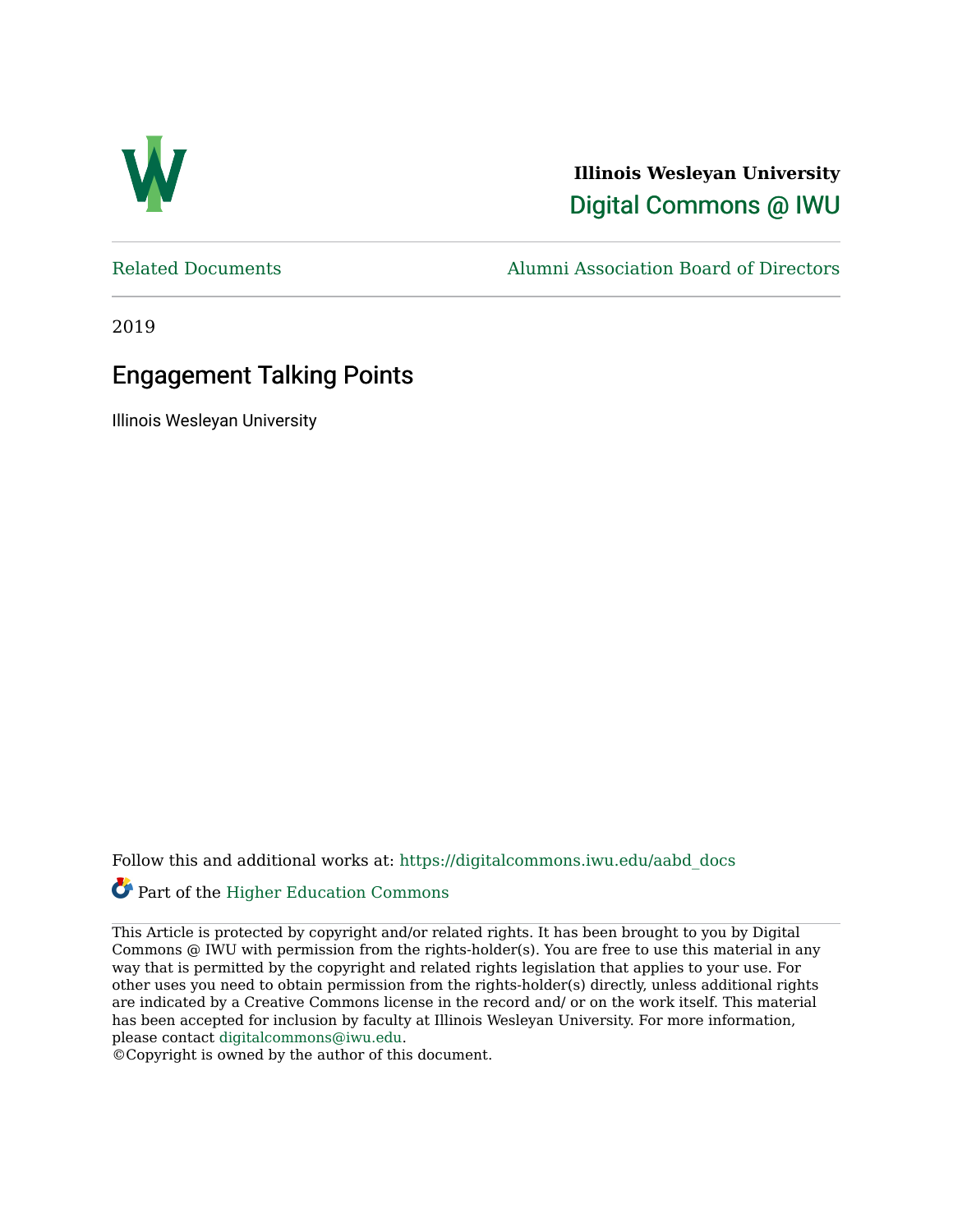# ILLINOIS WESLEYAN UNIVERSITY

## A L U M N I A S S O C I A T I O N B O A R D O F D I R E C T O R S

Engagement Talking Points

# I W U A L U M N I A R E . . .

## • Lifelong Partners

Alumni remain connected and involved, as well as informed and knowledgeable of news and happenings about the University.

## Mentor Champions

Alumni facilitate internship and job opportunities for students and other alumni, in addition to promoting Illinois Wesleyan to prospective students and their families.

#### **• Investors**

Alumni who support Illinois Wesleyan through philanthropic efforts are investing in current and future Titans while strengthening the university's priorities.

I L L I N O I S W E S L E Y A N A L U M N I A R E C R I T I C A L T O I W U ' S S U C C E S S

S h a r e y o u r story about t h e i m p o r t a n c e o f g i v i n g b a c k a n d  $b \sin g$  $\overline{\mathbf{i}}$  n v o I v e d

# WAYS ALUMNI CAN BE INVOLVED...

Participate Engagement and Giving Opportunities

Join Affinity Groups and Committees

Recruit Prospective students Speak

About an Area of Expertise or Experience

**Assist** Students with career development

Join Regional Alumni Chapter s